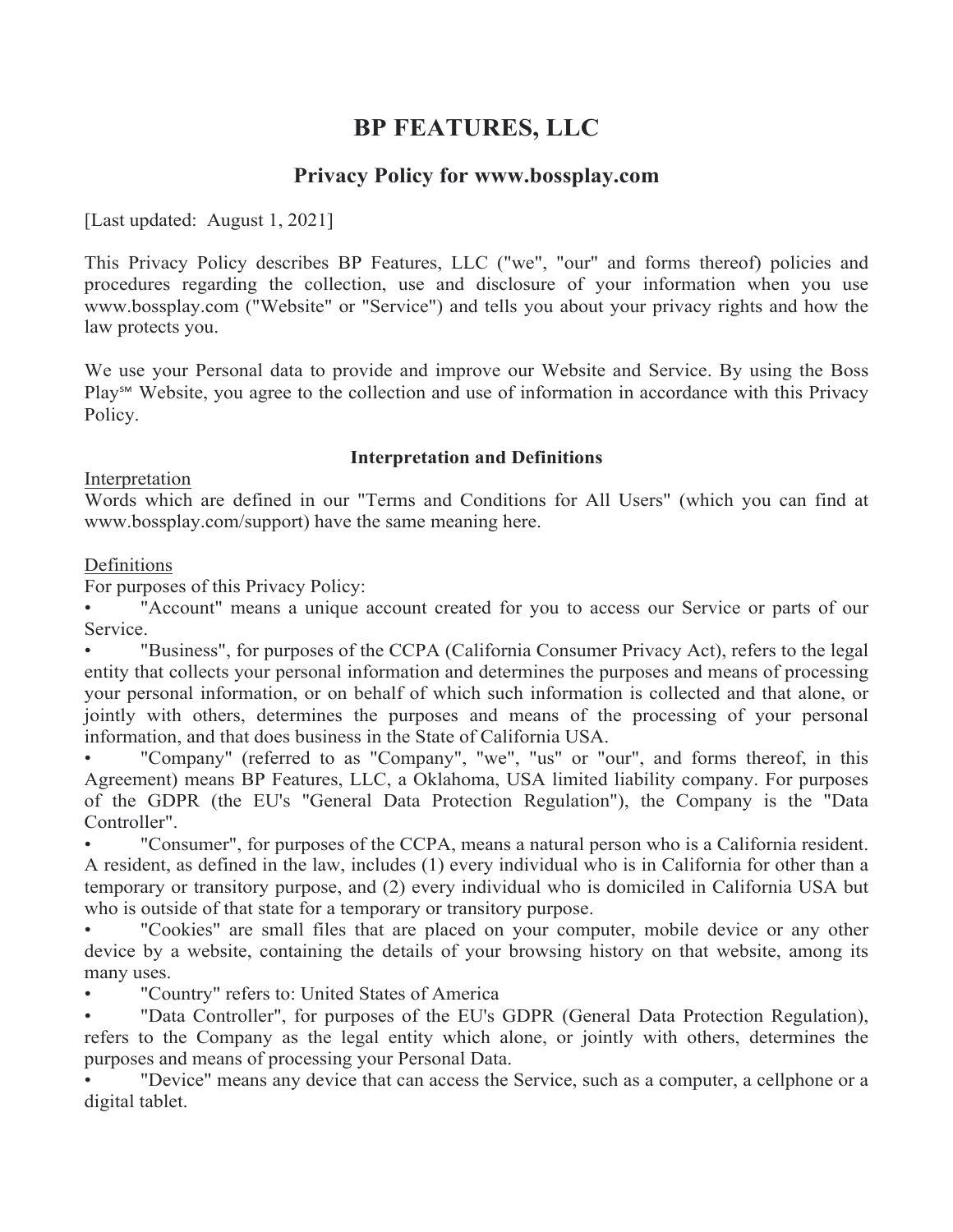• "Do Not Track" (DNT) is a concept that has been promoted by USA regulatory authorities, in particular the U.S. Federal Trade Commission (FTC), for the Internet industry to develop and implement a mechanism for allowing Internet users to control the tracking of their online activities. • "Personal Data" is any information that relates to an identified or identifiable individual.

For purposes for the GDPR, "Personal Data" means any information relating to you -- such as your name, an identification number, location data, online identifier, or to one or more factors specific to your physical, physiological, genetic, mental, economic, cultural or social identity.

For purposes of the CCPA, "Personal Data" means any information that identifies, relates to, describes or is capable of reasonably being associated with you.

"Sale", for purposes of the CCPA, means selling, renting, releasing, disclosing, disseminating, making available, transferring, or otherwise communicating orally, in writing, or by electronic or other means, a consumer's personal information to another business or a third party for monetary or other valuable consideration.

• "Service" refers to the Website at www.bossplay.com.

"Service Provider" means any natural or legal person who processes your data on behalf of the Company. It refers to third-party companies or individuals employed by the Company to facilitate the Service, to provide the Service on behalf of the Company, to perform services related to the Website or to assist the Company in analyzing how the Website is used. For purposes of the GDPR, Service Providers are considered "Data Processors".

• "Third-party Social Media Service" refers to any website or any social network website through which a user can log in or create an account to use our Service.

• "Usage Data" refers to data collected automatically, either generated by the use of the Website or from the Website's infrastructure itself (for example, the duration of a page visit).

• "Website" refers to www.bossplay.com

• "You" means the individual accessing or using the Website, or the company or other legal entity on behalf of which that individual is accessing or using the Website, as applicable.

Under the GDPR, you can be referred to as the "Data Subject" or as the "User", since you are the individual using the Service.

## **Collecting and using your Personal Data**

#### Types of Data Collected

## *Personal Data*

While using our Website, we may ask you to provide us with certain personally identifiable information that can be used to contact or identify you. Personally identifiable information may include, but is not limited to:

- Email address
- First name and last name
- Phone number
- Address, State, Province, ZIP/Postal code, City, Country
- Usage Data

## *Usage Data*

Usage Data is collected automatically when using the Website.

Usage Data may include information such as your Device's Internet Protocol address (i.e., IP address), browser type, browser version, the pages of our Website that you visit, the time and date of your visit, the time spent on those pages, unique device identifiers and other diagnostic data.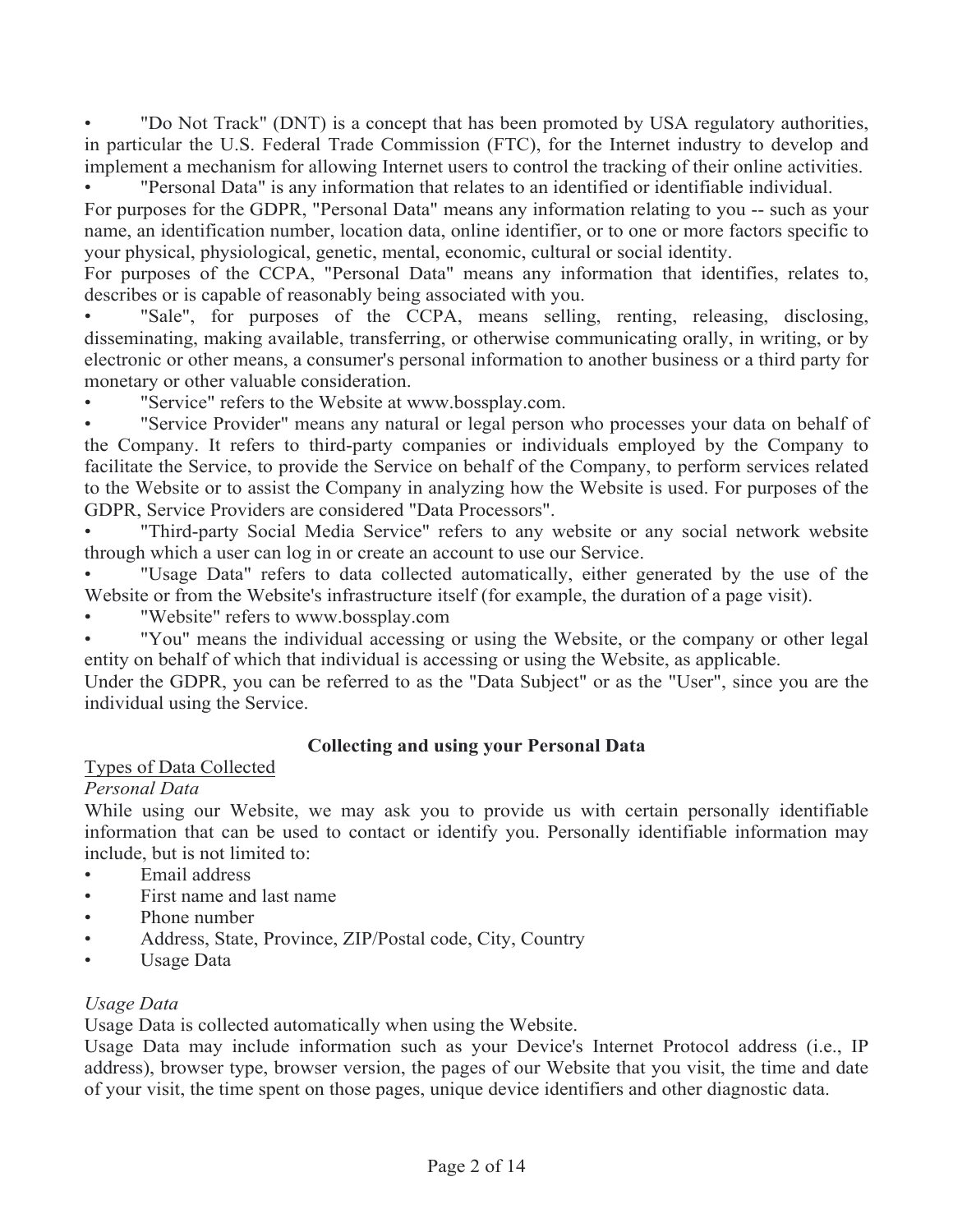When you access the Website by or through a mobile device, we may collect certain information automatically, including but not limited to the type of mobile device you use, your mobile device's unique ID, the IP address of your mobile device, your mobile operating system, the type of mobile Internet browser you use, unique device identifiers and other diagnostic data.

We may also collect information that your browser sends whenever you visit our Service or when you access the Service by or through a mobile device.

#### *Tracking Technologies and Cookies*

We use Cookies and similar tracking technologies to track the activity on our Website and store certain information. Tracking technologies used are beacons, tags, and scripts to collect and track information and to improve and analyze our Service. The technologies we use may include:

• "Cookies" or "Browser Cookies". A "Cookie" is a small file placed on your Device. You can instruct your browser to refuse all Cookies or to indicate when a Cookie is being sent. However, if you do not accept Cookies, you may not be able to use some parts of our Website. Unless you have adjusted your browser setting so that it will refuse Cookies, our Service may use Cookies.

• "Flash Cookies". Certain features of our Website may use local stored objects (or "Flash Cookies") to collect and store information about your preferences or your activity while on our Service. Flash Cookies are not managed by the same browser settings as those used for Browser Cookies. For more information on how you can delete Flash Cookies, please read "Where can I change the settings for disabling, or deleting local shared objects?", which is available at https://helpx.adobe.com/flash-player/kb/disable-local-shared-

objects.flash.html#main\_Where\_can\_I\_change\_the\_settings\_for\_disabling\_\_or\_deleting\_local\_sha red\_objects\_

"Web Beacons". Certain sections of our Website and our emails may contain small electronic files known as web beacons (also referred to as clear gifs, pixel tags, and single-pixel gifs) that permit the Company, for example, to count users who have visited Website pages or opened an email and for other related Website statistics (for example, recording the popularity of a certain section, or verifying system and server integrity).

Cookies can be "Persistent" or "Session" Cookies. Persistent Cookies remain on your personal computer or mobile device when you go offline, while Session Cookies are deleted as soon as you close your web browser.

We use both Session and Persistent Cookies for these purposes:

• Necessary / Essential Cookies

Type: *Session Cookies*

Administered by: Us

Purpose: These Cookies are essential to provide you with services available through the Website and to enable you to use some of its features. They help to authenticate users and prevent fraudulent use of user accounts. Without these Cookies, the services that you have asked for cannot be provided, and we use these Cookies only to provide you with those services.

• Cookies Policy / Notice Acceptance Cookies

Type: *Persistent Cookies*

Administered by: Us

Purpose: These Cookies identify if users have accepted the use of Cookies on the Website.

**Functionality Cookies**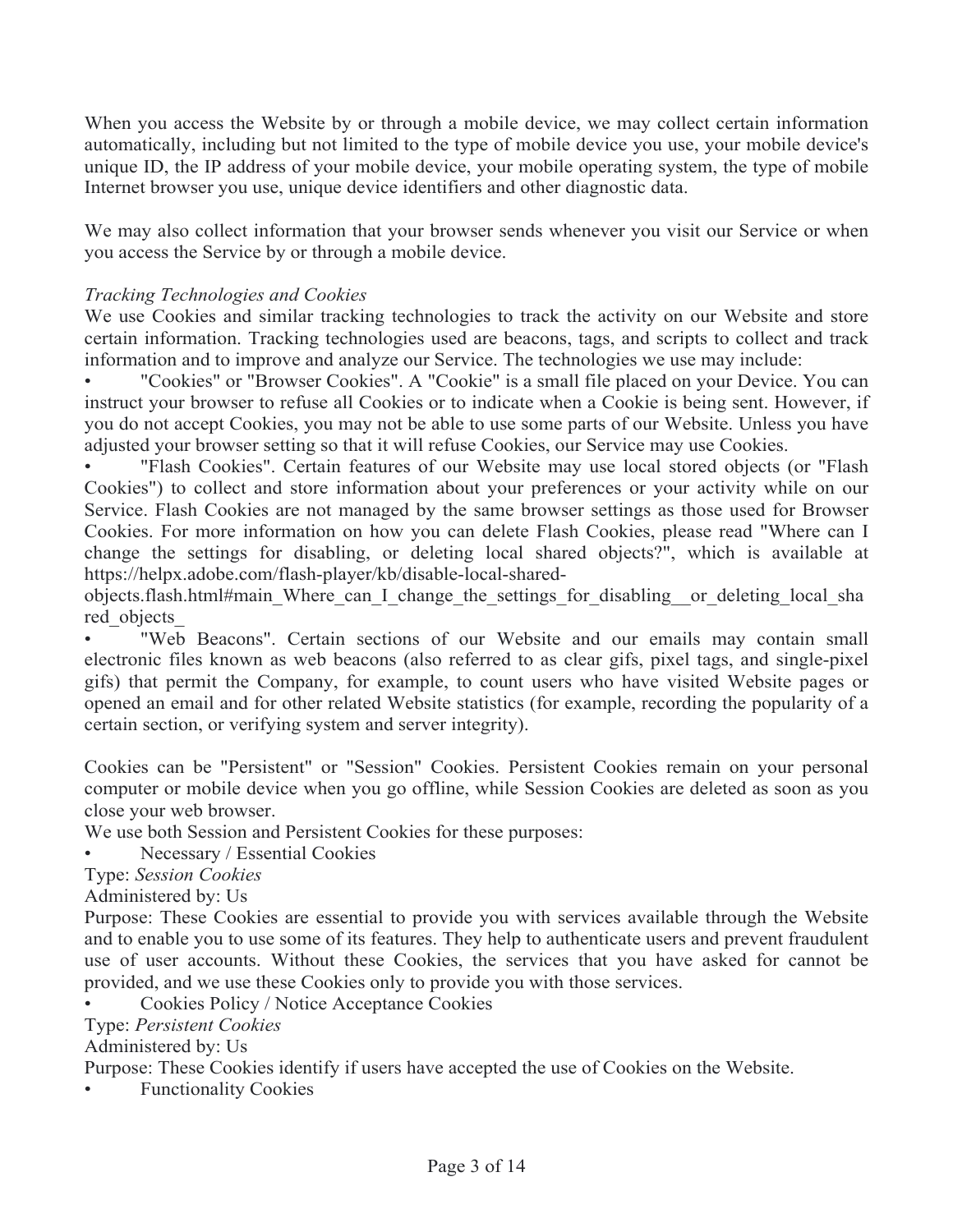Type*: Persistent Cookies*

Administered by: Us

Purpose: These Cookies allow us to remember choices you make when you use the Website, such as remembering your login details or language preference. The purpose of these Cookies is to provide you with a more personal experience and to avoid your having to re-enter your preferences every time you use the Website.

#### **Use of your Personal Data**

The Company may use Personal Data for the following purposes:

• To provide and maintain our Service, including monitoring the usage of our Service.

• To manage your Account: to manage your registration as a user of the Service. The Personal Data you provide can give you access to different functionalities of the Website that are available to you as a registered User.

For the performance of a contract: the development, compliance and undertaking of the purchase contract for products, items or services you have purchased or of any other contract with us through the Service.

• To contact you: To contact you by email, telephone calls, SMS, or other equivalent forms of electronic communication, such as a mobile application's "push notifications" regarding updates or informative communications related to the functionalities, products or contracted services, including the security updates, when necessary or reasonable for their implementation.

• To provide you with news, special offers and general information about other goods, services and events which we offer that are similar to those that you have already purchased or inquired about unless you have opted not to receive such information.

• To manage your requests: To attend to and manage your requests to us.

• For business transfers: we may use your information to evaluate or conduct a merger, divestiture, restructuring, reorganization, dissolution, or other sale or transfer of some or all of our assets, whether as a going concern or as part of bankruptcy, liquidation, or similar proceeding, in which Personal Data held by us about our Website users is among the assets transferred or to be transferred.

• For other purposes: We may use your information for other purposes, such as data analysis, identifying usage trends, determining the effectiveness of our promotional campaigns and to evaluate and improve our Website, products, services, marketing and your experience.

We may share your personal information in the following situations:

With Service Providers: we may share your personal information with Service Providers to monitor and analyze the use of our Service, for payment processing, or to contact you.

• For business transfers: we may share or transfer your personal information in connection with, or during negotiations of, any merger, sale of Company assets, financing, or acquisition of all or a portion of our business to another company.

With Affiliates: we may share your information with our Affiliates, in which case we will require those Affiliates to honor this Privacy Policy. "Affiliates"

include our parent company, if any, any subsidiary, joint venture partners or other companies that we control or that are under common control with us.

With our business partners: We may share your information with our business partners to offer you certain products, services or promotions.

With other Users: When you share personal information or otherwise interact with other Users, such information may be viewed by all Users and may be publicly distributed. If you interact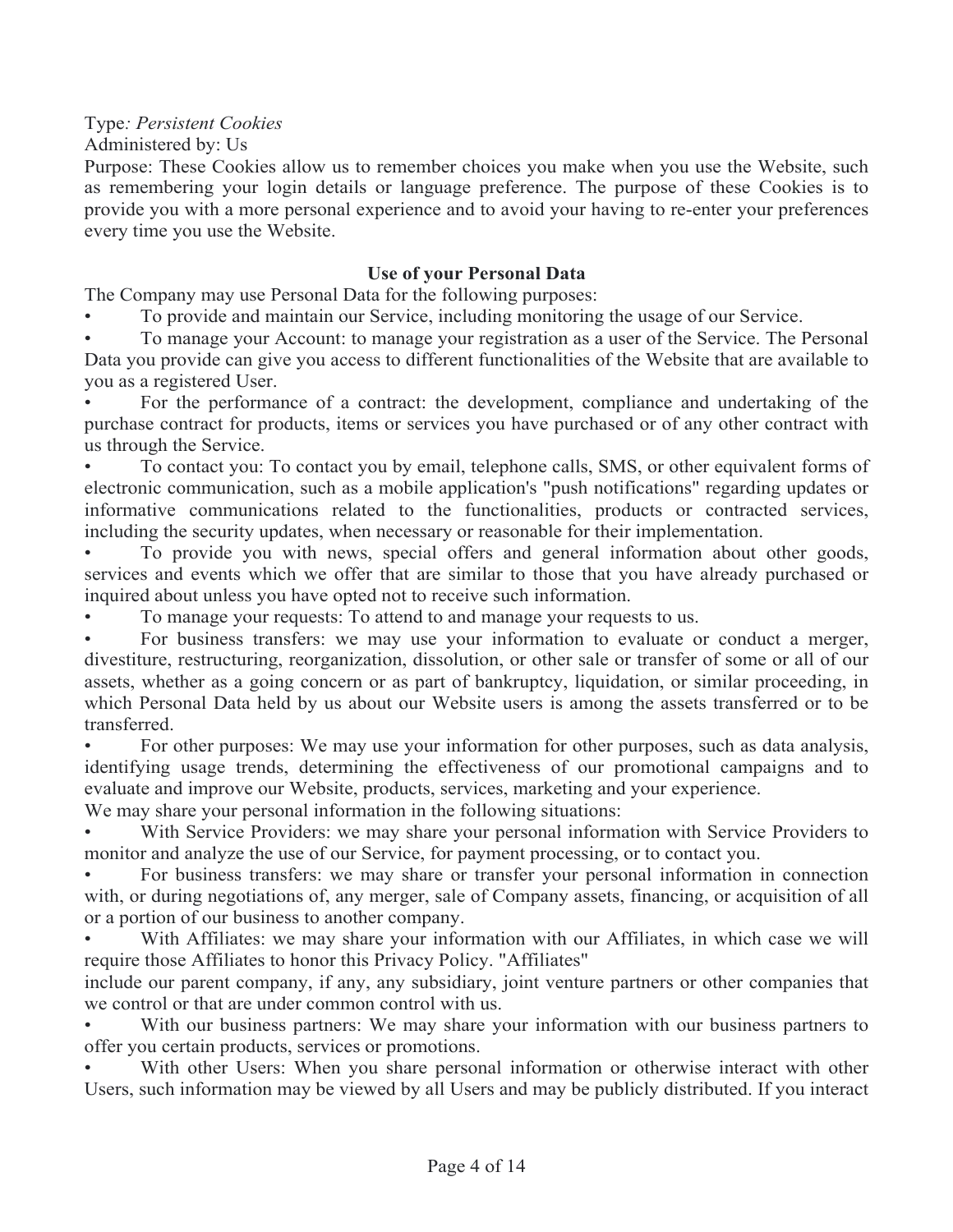with other users or register through a Third-Party Social Media Service, your contacts on the Third-Party Social Media Service may see your name, profile, pictures and description of your activity. Similarly, other Users will be able to view descriptions of your activity, communicate with you and view your profile.

With your consent: we may disclose your personal information for any other purpose with your consent.

#### **Retention of your Personal Data**

The Company will retain your Personal Data for only as long as necessary for the purposes set out in this Privacy Policy. We will retain and use your Personal Data to the extent necessary to comply with our legal obligations (for example, if we are required to retain your data to comply with applicable laws), resolve disputes, and enforce our legal agreements and policies.

The Company will also retain usage Data for internal analysis purposes. Usage Data is generally retained for a shorter period of time, except when these data are used to strengthen the security or to improve the functionality of our Website, or we are legally obligated to retain the data for longer time periods.

#### **Transfer of your Personal Data**

Your information, including Personal Data, is processed at the Company's operating office and in any other places where processing is conducted. It means that this information may be transferred to — and maintained on — computers located outside of your state, province, country or other governmental jurisdiction where the data protection laws may differ from those in your jurisdiction. Your consent to this Privacy Policy followed by your submission of such information represents your agreement to that transfer.

The Company will take all steps reasonably necessary to ensure that your data is treated securely and in accordance with this Privacy Policy, and that no transfer of your Personal Data will take place to an organization or a country unless there are adequate controls in place, including the security of your data and other personal information.

#### **Disclosure of Your Personal Data**

Business Transactions

If the Company is involved in a merger, acquisition or asset sale, your Personal Data may be transferred. We will provide notice before your Personal Data is transferred and becomes subject to a different Privacy Policy.

#### Law enforcement

Under certain circumstances, the Company may be required to disclose your Personal Data if required to do so by law or in response to valid requests by public authorities (e.g., a court or a government agency).

#### Other legal requirements

The Company may disclose your Personal Data in the good faith belief that such action is necessary to: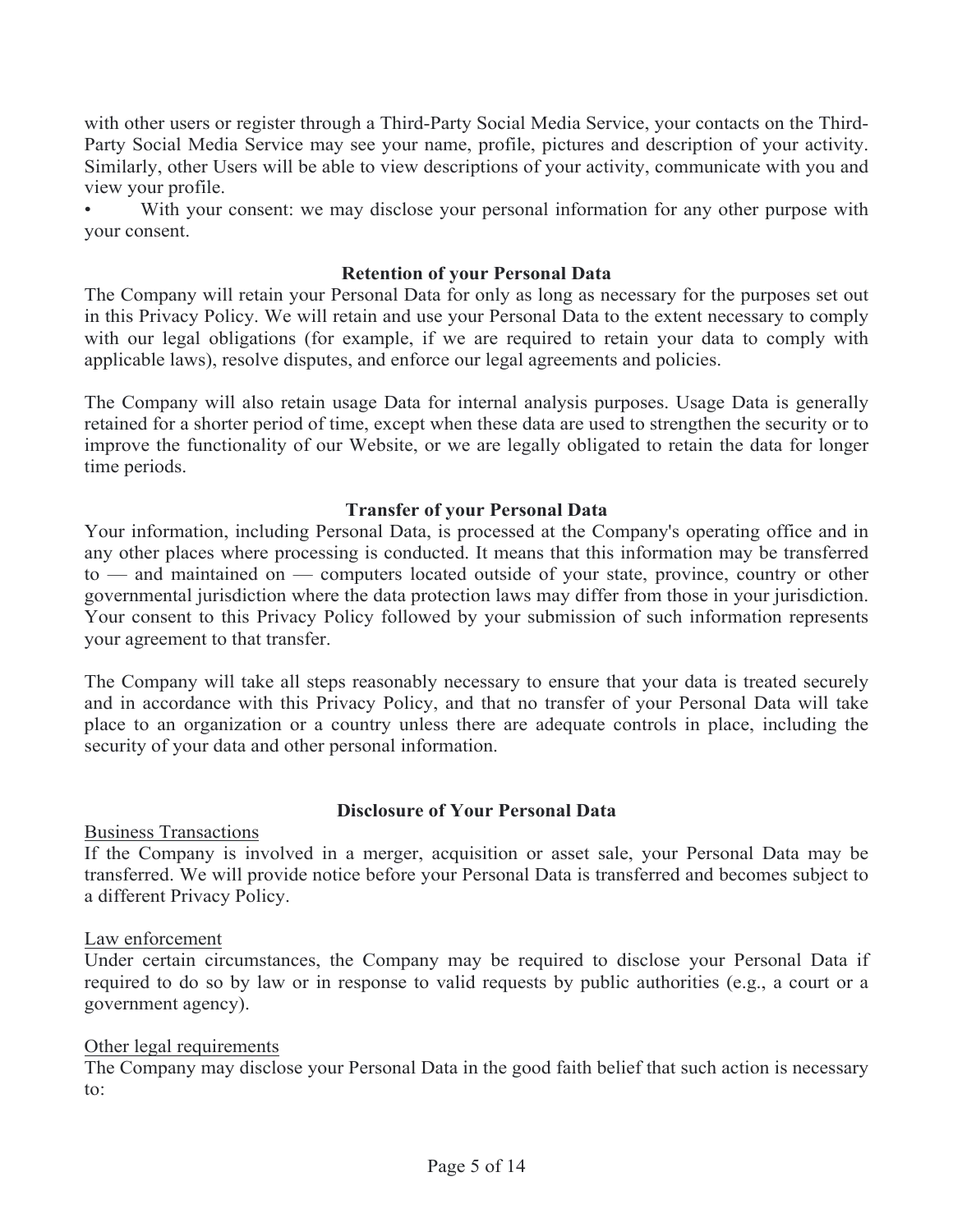- Comply with a legal obligation
- Protect and defend the rights or property of the Company
- Prevent or investigate possible wrongdoing in connection with the Service
- Protect the personal safety of Users of the Website (including you) or of the public
- Protect against legal liability

#### **Security of your Personal Data**

The security of your Personal Data is important to us, but remember that no method of transmission over the Internet, or method of electronic storage, is 100% secure. While we strive to use commercially acceptable means to protect your Personal Data, we cannot guarantee its absolute security.

## Detailed Information on the Processing of your Personal Data

The Service Providers we use may have access to your Personal Data. These third-party vendors collect, store, use, process and transfer information about your activity on our Website in accordance with their own Privacy Policies.

Your Payments

We may offer paid products and/or services within the Website. In that case, we may use thirdparty services for payment processing. We will not store or collect your payment card details. That information is provided directly to our third-party payment processors, whose use of your personal information is governed by their own Privacy Policy. These payment processors adhere to the standards set by PCI-DSS as managed by the PCI Security Standards Council, which is a joint effort of brands like Visa, Mastercard, American Express and Discover. PCI-DSS requirements help insure the secure handling of payment information.

• PayPal

Their Privacy Policy can be viewed at https://www.paypal.com/webapps/mpp/ua/privacy-full

Payment Provider

Their Privacy Policy can be viewed at bossplay.com/support.

## **GDPR Privacy**

Legal Basis for Processing Personal Data under GDPR

We may process Personal Data under the following conditions:

• Consent: you have given your consent for processing Personal Data for one or more specific purposes.

• Performance of a contract: Provision of Personal Data is necessary for the performance of an agreement with you and/or for any pre-contractual obligations thereof.

Legal obligations: Processing Personal Data is necessary for compliance with a legal obligation to which the Company is subject.

• Vital interests: Processing Personal Data is necessary in order to protect your vital interests or those of another natural person.

• Public interest: Processing Personal Data is related to a task that is carried out in the public interest or in the exercise of official authority vested in the Company.

• Legitimate interests: Processing Personal Data is necessary for the purposes of the legitimate interests of the Company.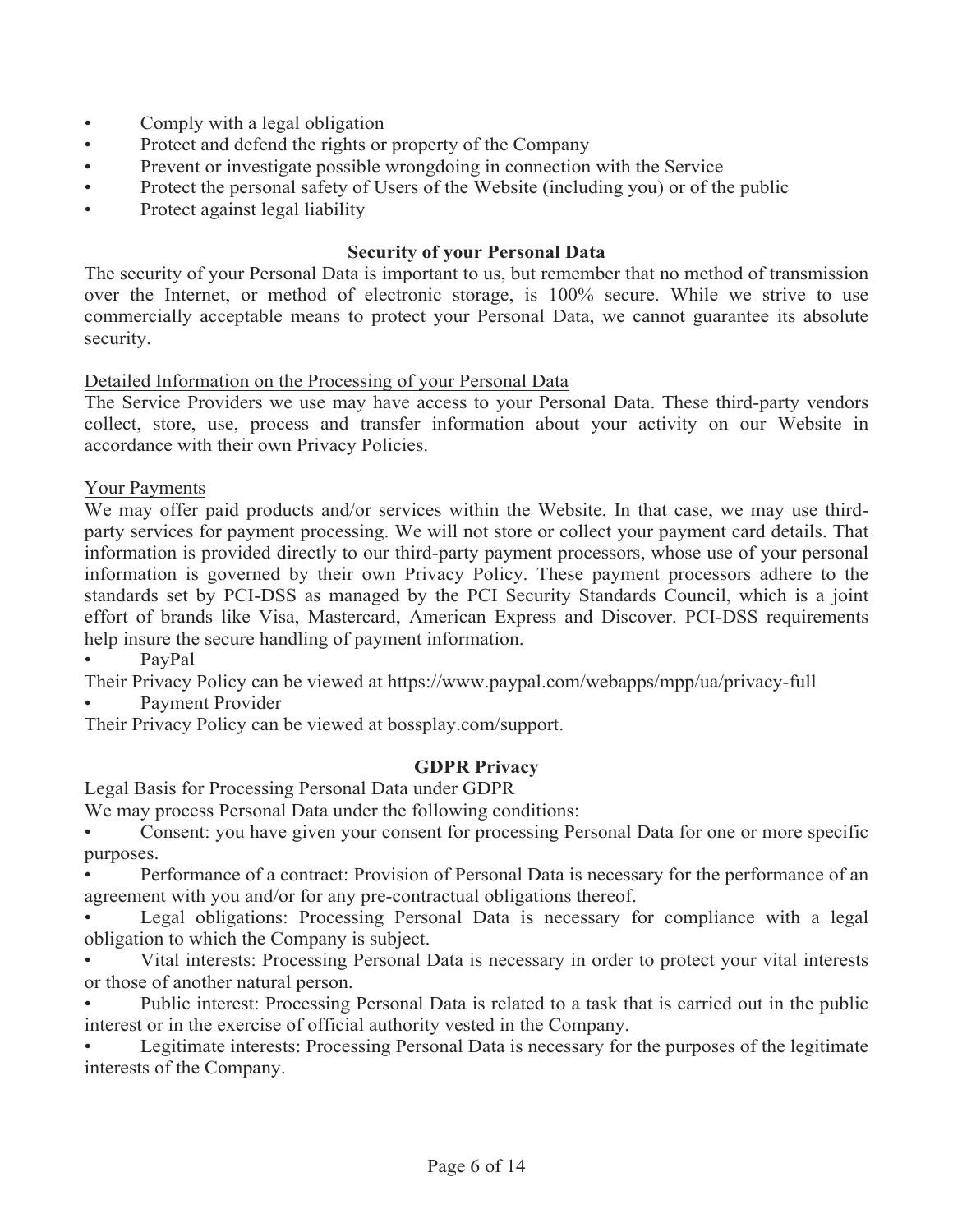In any case, the Company will gladly help to clarify the specific legal basis that applies to the processing, and in particular whether the provision of Personal Data is a statutory or contractual requirement, or a requirement necessary to enter into a contract.

## **Your Rights under the GDPR**

The Company undertakes to respect the confidentiality of your Personal Data and to guarantee you can exercise your rights. You have the right under this Privacy Policy, and by law if you are within the EU, to:

Request access to your Personal Data. The right to access, update or delete the information we have about you. Whenever made possible, you can access, update or request deletion of your Personal Data directly within your account settings section. If you are unable to perform these actions yourself, please contact us to assist you. This also enables you to receive a copy of the Personal Data we hold about you.

Request correction of the Personal Data that we hold about you. You have the right to have any incomplete or inaccurate information we hold about you corrected.

• Object to processing of your Personal Data. This right exists where we are relying on a legitimate interest as the legal basis for our processing, and there is something about your particular situation which makes you want to object to our processing of your Personal Data on this ground. You also have the right to object where we are processing your Personal Data for direct marketing purposes.

• Request erasure of your Personal Data. You have the right to ask us to delete or remove Personal Data when there is no good reason for us to continue processing it.

• Request the transfer of your Personal Data. We will provide to you, or to a third-party you have chosen, your Personal Data in a structured, commonly used, machine-readable format. Please note that this right applies only to automated information which you initially consented for us to use or where we used the information to perform a contract with you.

Withdraw your consent. You have the right to withdraw your consent to our using your Personal Data. If you withdraw your consent, however, we may not be able to provide you with access to certain specific functionalities of the Website.

## **Exercising your GDPR Data Protection Rights**

You may exercise your rights of access, rectification, cancellation and opposition by contacting us at support@bossplay.com. Please note that we may ask you to verify your identity before responding to such requests. If you make a request, we will try our best to respond to you as soon as possible.

You have the right to complain to a Data Protection Authority about our collection and use of your Personal Data. For more information, if you are in the European Economic Area (EEA), please contact your local data protection authority in the EEA.

## **CCPA Privacy**

This privacy notice section for California residents supplements the information contained in our Privacy Policy, and it applies solely to visitors, Users, Creators, Consumers and others who reside in the State of California USA.

Categories of Personal Information Collected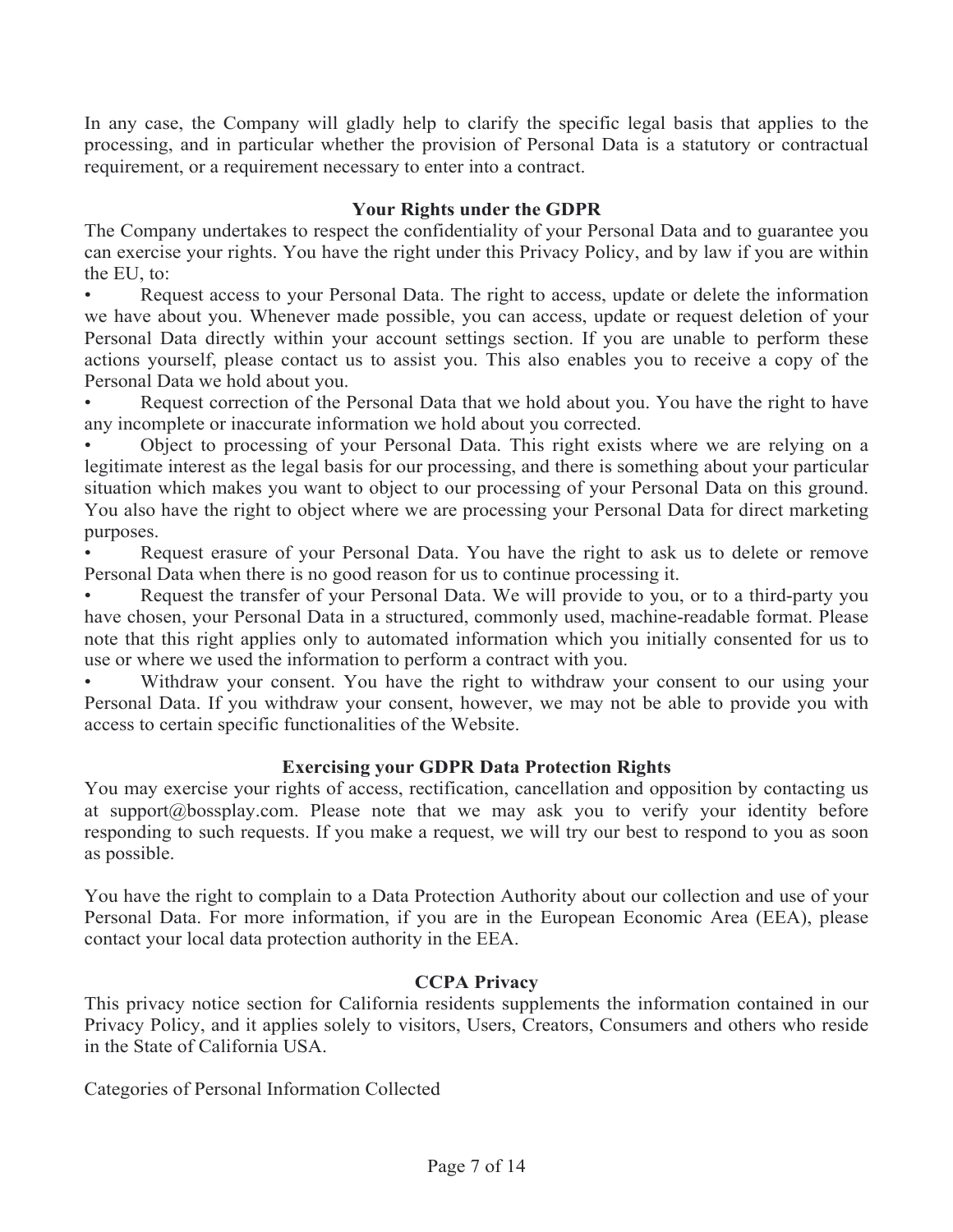We collect information that identifies, relates to, describes, references, is capable of being associated with, or could reasonably be linked, directly or indirectly, with a particular Consumer or Device. The following is a list of categories of personal information which we may collect or may be collected from California residents.

Please note that the categories and examples provided in the list below are those defined in the CCPA. This does not mean that all examples of that category of personal information were in fact collected by us, but reflects our good faith belief, to the best of our knowledge, that some information from the applicable category may have been collected. For example, certain categories of personal information would be collected only if you provided such personal information directly to us.

Category A: Identifiers.

Examples: A real name, alias, postal address, unique personal identifier, online identifier, Internet Protocol address, email address, account name, driver's license number, passport number, or other similar identifiers.

• Category B: Personal information categories listed in the California Customer Records statute (Cal. Civ. Code § 1798.80(e)).

Examples: A name, signature, Social Security number, physical characteristics or description, address, telephone number, passport number, driver's license or state identification card number, insurance policy number, education, employment, employment history, bank account number, credit card number, debit card number, or any other financial information, medical information, or health insurance information. Some personal information included in this category may overlap with other categories.

• Category C: Protected classification characteristics under California or USA federal law.

Examples: Age (40 years or older), race, color, ancestry, national origin, citizenship, religion or creed, marital status, medical condition, physical or mental disability, sex (including gender, gender identity, gender expression, pregnancy or childbirth and related medical conditions), sexual orientation, veteran or military status, genetic information (including familial genetic information). Category D: Commercial information.

Examples: Records and history of products or services purchased or considered.

• Category E: Biometric information.

Examples: Genetic, physiological, behavioral, and biological characteristics, or activity patterns used to extract a template or other identifier or identifying information, such as, fingerprints, faceprints, voiceprints, iris or retina scans, keystroke, gait, or other physical patterns, and sleep, health, or exercise data.

• Category F: Internet or other similar network activity.

Examples: Interaction with our Website or advertisement.

• Category G: Geolocation data.

Examples: Approximate physical location.

• Category H: Sensory data.

Examples: Audio, electronic, visual, thermal, olfactory, or similar information.

• Category I: Professional or employment-related information.

Examples: Current or past job history or performance evaluations.

Category J: Non-public education information (per the Family Educational Rights and Privacy Act (20 U.S.C. Section 1232g, 34 C.F.R. Part 99)).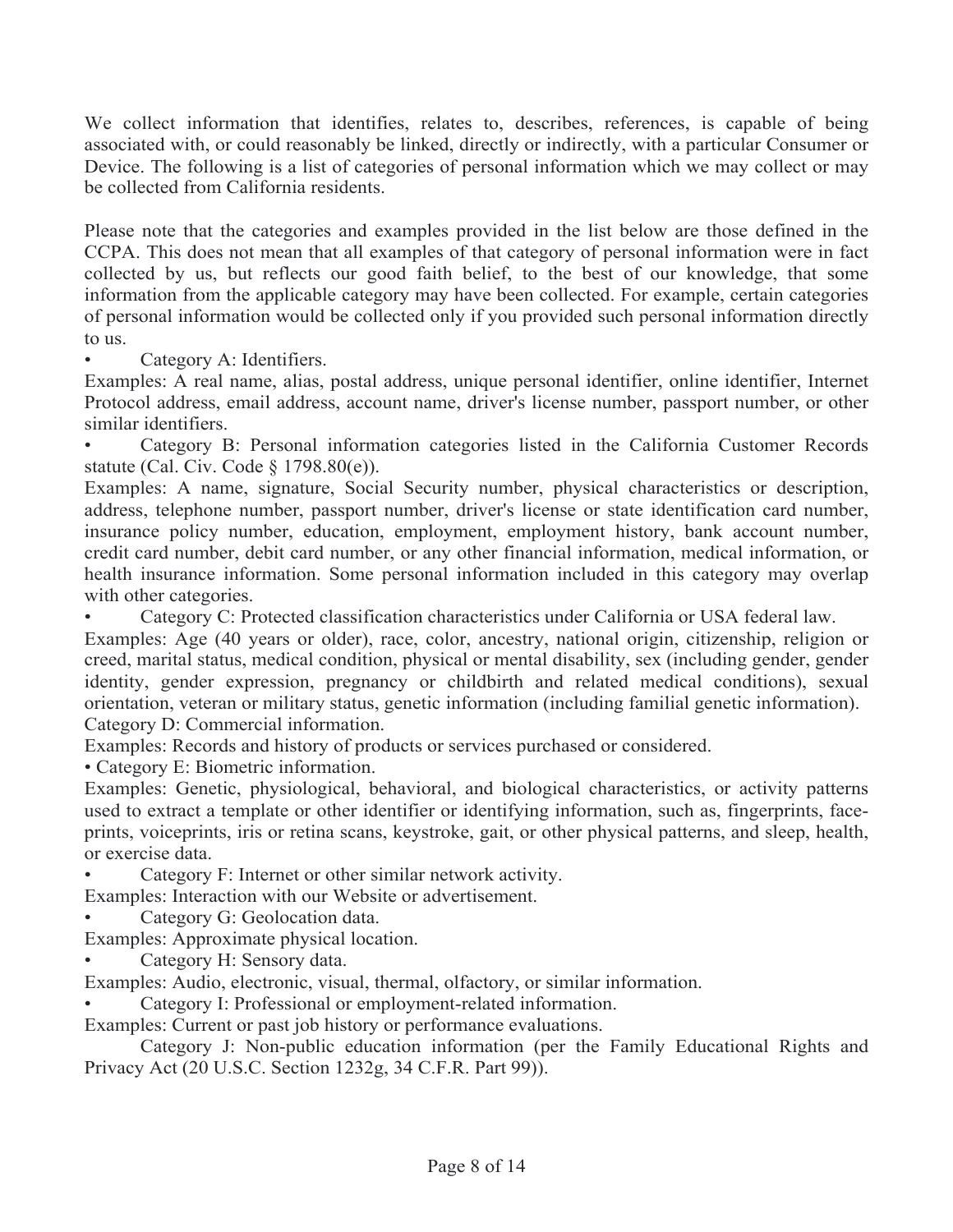Examples: Education records directly related to a student maintained by an educational institution or party acting on its behalf, such as grades, transcripts, class lists, student schedules, student identification codes, student financial information, or student disciplinary records.

• Category K: Inferences drawn from other personal information.

Examples: Profile reflecting a person's preferences, characteristics, psychological trends, predispositions, behavior, attitudes, intelligence, abilities, and aptitudes.

Under CCPA, personal information does not include:

- Publicly available information from government records
- "De-identified" or aggregated consumer information

Information excluded from the CCPA's scope, such as: Health or medical information covered by the Health Insurance Portability and Accountability Act of 1996 (HIPAA), the California Confidentiality of Medical Information Act (CMIA), or clinical trial data

• Personal Information covered by certain sector-specific privacy laws, including the Fair Credit Reporting Act (FRCA), the Gramm-Leach-Bliley Act (GLBA) or California Financial Information Privacy Act (FIPA), and the Driver's Privacy Protection Act of 1994.

#### **Sources of Personal Information**

We obtain the categories of personal information listed above from the following categories of sources:

• Directly from you. For example, from the forms you complete on our Website, preferences you express or provide through our Website, or from your purchases on our Website.

• Indirectly from you. For example, from observing your activity on our Website.

• Automatically from you. For example, through Cookies we or our Service Providers set on your Device as you navigate through our Website.

• From Service Providers. For example, third-party vendors for payment processing, or other third-party vendors that we use to provide our Service to you.

## **Our Use of Personal Information for Business or Commercial Purposes**

We may use or disclose personal information we collect for "business purposes" or "commercial purposes" (as defined under the CCPA), which may include the following examples:

• To operate our Website and provide you with our Service.

• To provide you with support and to respond to your inquiries, including to investigate and address your concerns and monitor and improve our Service.

• To fulfill or meet the reason you provided the information. For example, if you share your contact information to ask a question about our Website, we will use that personal information to respond to your inquiry. If you provide your personal information to purchase a product or service, we will use that information to process your payment and facilitate delivery.

• To respond to law enforcement requests and as required by applicable law, court order, or governmental regulations.

As described to you when collecting your personal information or as otherwise set forth in the CCPA.

• For internal administrative and auditing purposes.

• To detect security incidents and protect against malicious, deceptive, fraudulent or illegal activity, including, when necessary, to prosecute those responsible for such activities.

Please note that the examples provided above are illustrative and not intended to be exhaustive.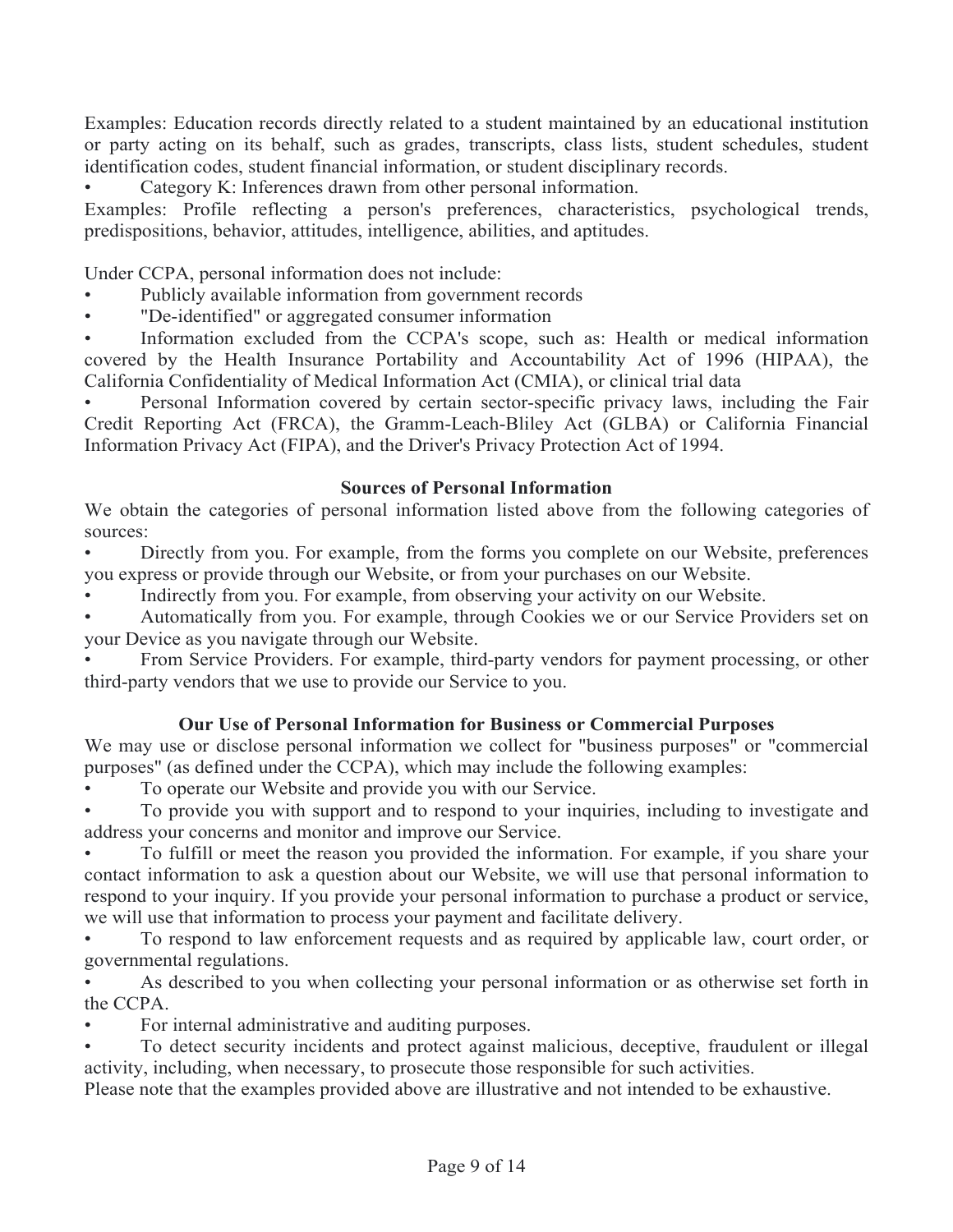If we decide to collect additional categories of personal information or use the personal information we collect for materially different, unrelated, or incompatible purposes, we will update this Privacy Policy.

## **Our Disclosure of Personal Information for Business or Commercial Purposes**

We may use or disclose and/or may have used or disclosed the following categories of personal information for business or commercial purposes:

Category A: Identifiers

• Category B: Personal information categories listed in the California Customer Records statute (Cal. Civ. Code § 1798.80(e))

• Category D: Commercial information

• Category F: Internet or other similar network activity

Please note that the categories listed above are those defined in the CCPA. This listing does not mean that examples of that category of personal information were in fact disclosed, but reflects our good faith belief to the best of our knowledge that some of that information from the applicable category may be and/or may have been disclosed.

When we disclose personal information for a business purpose or a commercial purpose, we enter into contracts that describe the purpose and require the recipient both to keep that personal information confidential and not use it for any purpose except performing the contract.

## **Sale of Your Information**

As defined in the CCPA (California), "sell" and "sale" mean selling, renting, releasing, disclosing, disseminating, making available, transferring, or otherwise communicating orally, in writing, or by electronic or other means, a consumer's personal information by the business to a third party for valuable consideration. This means that we have received some kind of benefit in return for sharing your personal information, but not necessarily a monetary benefit.

Please note that the categories listed below are those defined in the CCPA. This listing does not mean that examples of that category of personal information were in fact sold, but reflects our good faith belief to the best of our knowledge that some of the information from the applicable category may be and/or may have been shared for value in return.

We may sell and/or may have sold the following categories of personal information:

- Category A: Identifiers
- Category B: Personal information categories listed in the California Customer Records statute (Cal. Civ. Code § 1798.80(e))
- Category D: Commercial information
- Category E: Internet or other similar network activity

## **Sharing Your Personal Information**

We may share your personal information identified in the above categories with the following categories of third parties:

- Service Providers
- Payment processors
- Our Affiliates
- Our business partners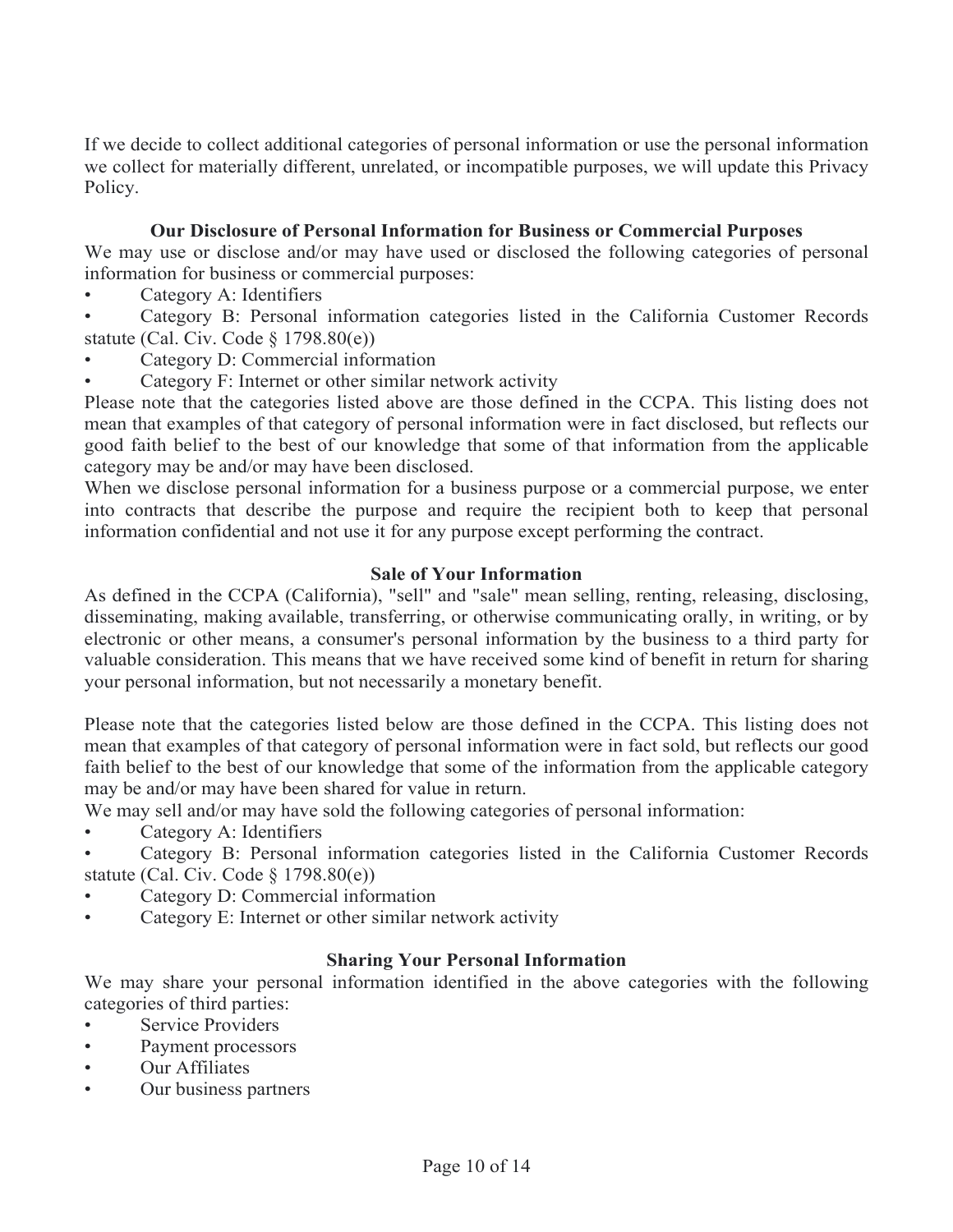Third-party vendors to whom you or your agents authorize us to disclose your personal information

## S**ale of Personal Information of Minors Under 18 Years of Age**

We do not knowingly collect personal information from minors under the age of 18 through our Service, although certain third party websites that we link to may do so. These third-party websites have their own terms of use and privacy policies, and we encourage parents and legal guardians to monitor their children's Internet usage and instruct their children never to provide information on this or any other websites without your permission.

If you have reason to believe that a person under the age of 18 has provided us with personal information, please contact us (support $(a)$ ) bossplay.com) with sufficient detail to enable us to delete that information. Since use of our Website is restricted to those above eighteen (18) years of age, Boss Play℠ should have no such information. Users may be required to demonstrate proof of their over-18 status upon our request.

#### **Your Rights under the CCPA**

The CCPA provides California residents with specific rights regarding their personal information. If you are a resident of California, you have the following rights:

The right to notice. You have the right to be notified which categories of Personal Data are being collected and the purposes for which the Personal Data are being used.

The right to request. Under CCPA, you have the right to request that we disclose information to you about our collection, use, sale, disclosure for business purposes and sharing of personal information. Once we receive and confirm your request, we will disclose to you:

- The categories of personal information we collected about you
- The categories of sources for the personal information we collected about you
- Our business or commercial purpose for collecting or selling that personal information
- The categories of third parties with whom we share that personal information
- The specific pieces of personal information we collected about you

If we sold your personal information or disclosed your personal information for a business purpose, we will disclose to you:

- The categories of personal information sold
- The categories of personal information disclosed

The right to say no to the sale of Personal Data ("opt-out"). You have the right to direct us not to sell your personal information. To submit an opt-out request please contact us.

The right to delete Personal Data. You have the right to request the deletion of your Personal Data, subject to certain exceptions. Once we receive and confirm your request, we will delete (and direct our Service Providers to delete) your personal information from our records, unless an exception applies.

We may deny your deletion request if retaining the information is necessary for us or our Service Providers to:

• Complete the transaction for which we collected the personal information, provide a good or service that you requested, take actions reasonably anticipated within the context of our ongoing business relationship with you, or otherwise perform our contract (i.e., our "Terms and Conditions for All Users") with you.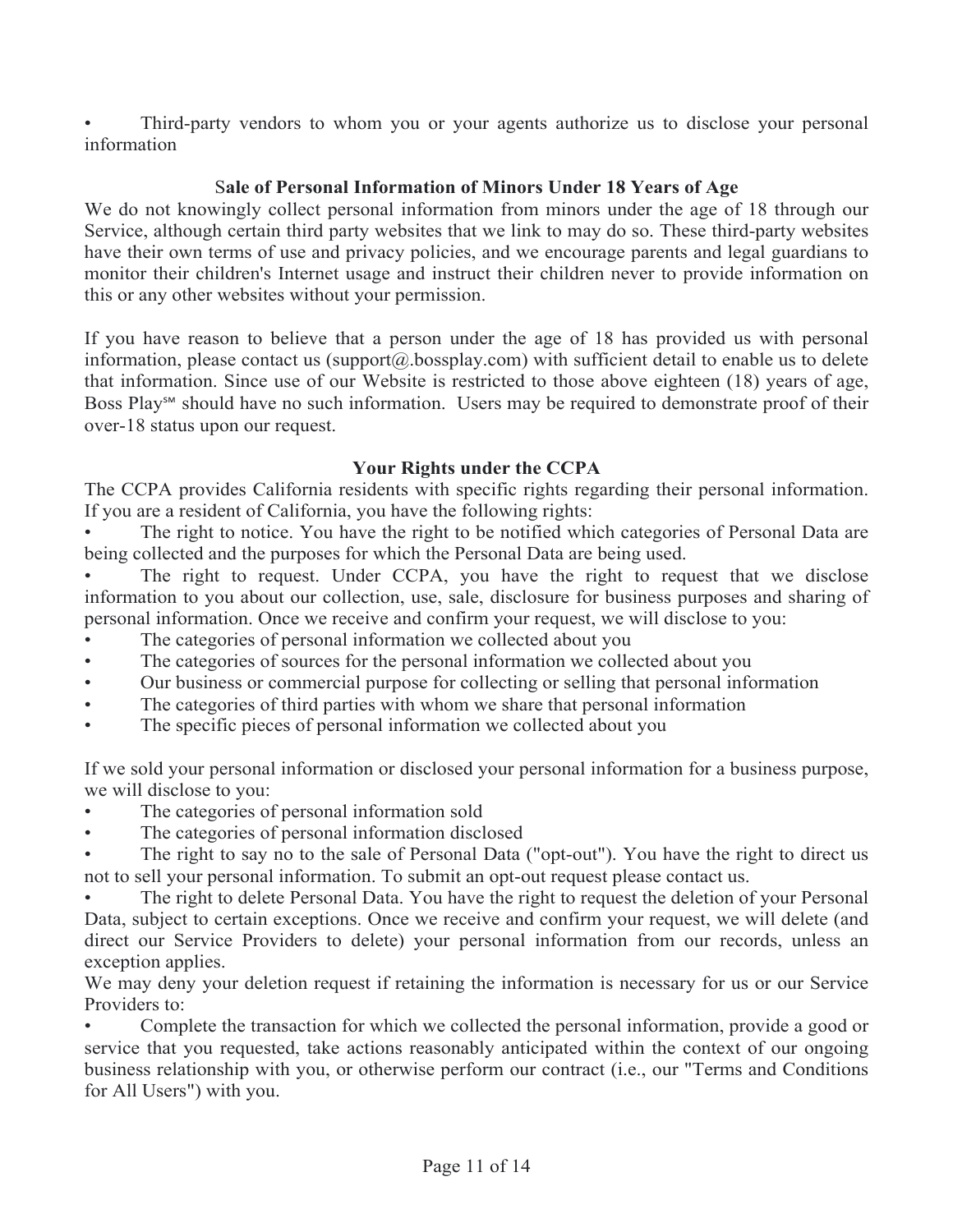• Detect security incidents, protect against malicious, deceptive, fraudulent, or illegal activity, or prosecute those responsible for such activities.

• Debug products to identify and repair errors that impair existing intended functionality.

Exercise free speech, ensure the right of another consumer to exercise his/her free speech rights, or exercise another right provided for by law.

• Comply with the California Electronic Communications Privacy Act (Cal. Penal Code § 1546 et. seq.).

• Engage in public or peer-reviewed scientific, historical, or statistical research in the public interest that adheres to all other applicable ethics and privacy laws, when you previously provided informed consent, and the information's deletion may likely render impossible or seriously impair the research's goals.

• Enable solely internal uses that are reasonably aligned with consumer expectations based on your relationship with us.

• Comply with a legal obligation.

Make other internal and lawful uses of that information that are compatible with the context in which you provided it.

The right not to be discriminated against. You have the right not to be discriminated against for exercising any of your consumer rights, including by:

• Denying goods or services to you

• Charging different prices or rates for goods or services, including the use of different discounts or other benefits, or imposing penalties

• Providing a different level or quality of goods or services to you

Suggesting that you will receive a different price or rate for goods or services or a different level or quality of goods or services

## **Exercising your CCPA Data Protection Rights**

In order to exercise any of your rights under the CCPA if you are a California resident, you can contact us:

• By email: support@bossplay.com

• By visiting this page on our website: www.bossplay.com/support.

Only you, or a person registered with the California Secretary of State that you authorize to act on your behalf, may make a verifiable request related to your personal information.

Your request to us must:

• Provide sufficient information that allows us reasonably to verify you are the person about whom we collected personal information

• Describe your request with detail sufficient to allow us properly to understand, evaluate, and respond to it

We cannot respond to your request or provide you with the required information if we cannot:

• Verify your identity or authority to make the request, and

• Confirm that the personal information relates to you

We will disclose and deliver the required information free of charge within 45 days of receiving your verifiable request. The time period to provide the required information may be extended once by an additional 45 days when reasonably necessary and with prior notice.

Any disclosures we provide will cover only the 12-month period preceding the verifiable request's receipt.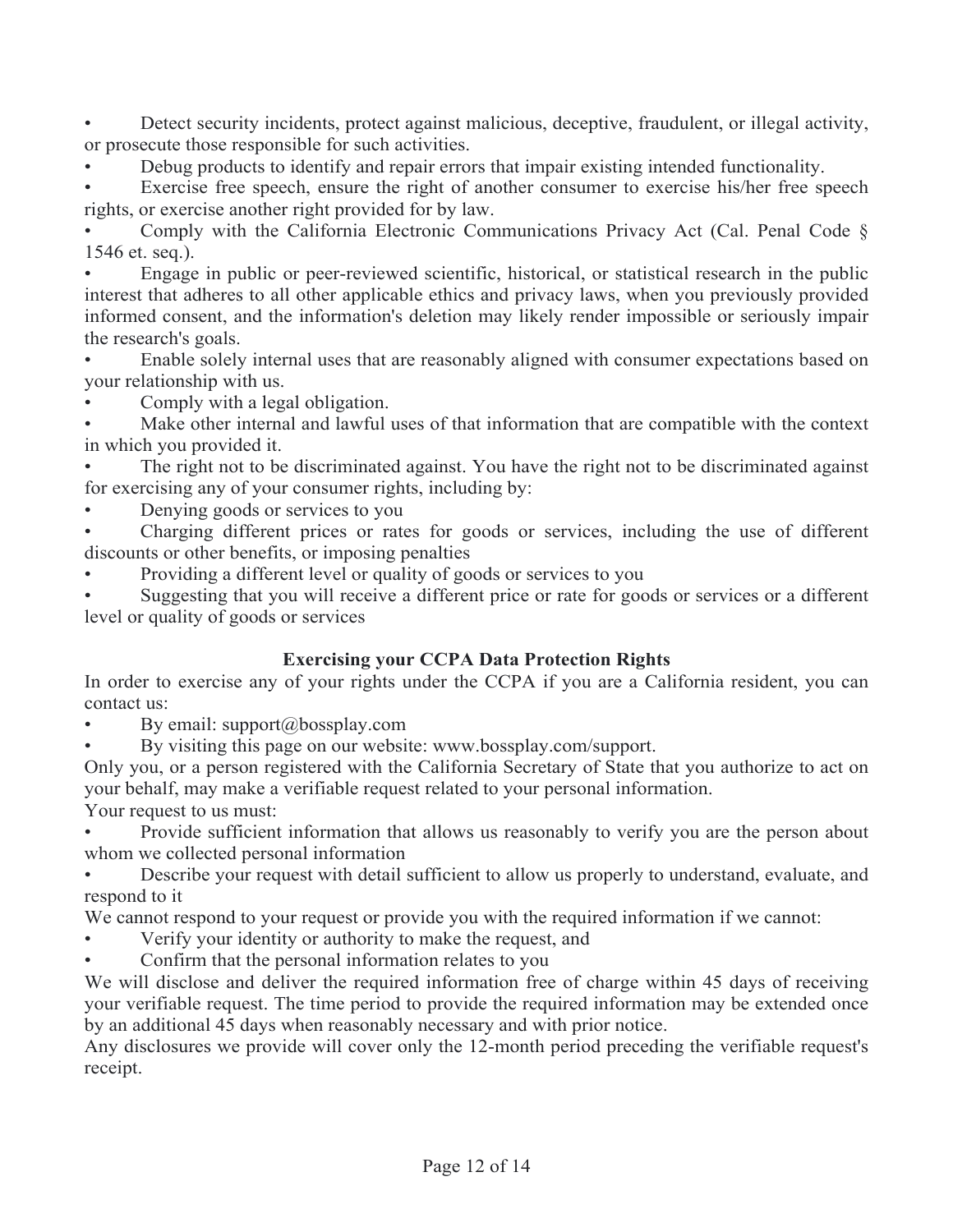For data portability requests, we will select a format to provide your personal information that is readily useable and should allow you to transmit the information from one entity to another without hindrance.

#### **"Do Not Sell My Personal Information"**

You have the right to opt-out of the sale of your personal information. Once we receive and confirm a verifiable consumer request from you, we will stop selling your personal information. To exercise your right to opt-out, please contact us at support $(a)$ bossplay.com.

#### **"Do Not Track" Policy as Required by California Online Privacy Protection Act (CalOPPA)** Our Service does not respond to Do Not Track signals.

However, some third-party websites do keep track of your browsing activities. If you are visiting such websites, you can set your preferences in your web browser to inform websites that you do not want to be tracked. You can enable or disable DNT by visiting the preferences or settings page of your web browser.

#### **Children's Privacy**

Our Service does not address anyone under the age of 18. We do not knowingly collect personally identifiable information from anyone under the age of 18. If you are a parent or guardian and you are aware that your child has provided us with Personal Data, please contact us at support@bossplay.com. If we become aware that we have collected Personal Data from anyone under the age of 18 without verification of parental consent, we take steps to remove that information from our servers.

Since use of our Website is restricted to those above eighteen  $(18)$  years of age, Boss Plays<sup>M</sup> should have no information about any minor. Users may be required to demonstrate proof of their over-18 status upon our request.

## **Your California Privacy Rights (California's "Shine the Light" law)**

Under California Civil Code Section 1798 (California's "Shine the Light" law), California residents with an established business relationship with us can request information once a year about sharing their Personal Data with third parties for the third parties' direct marketing purposes.

If you'd like to request more information under the California Shine the Light law, and if you are a California resident, you can contact us at support@bossplay.com.

California Business and Professions Code section 22581 allows California residents under the age of 18 who are registered users of online websites, services or applications to request and obtain removal of content or information they have publicly posted. To request removal of such data if you are a California resident, you can contact us using the contact information provided below, and include the email address associated with your account. Be aware that your request does not guarantee complete or comprehensive removal of content or information posted online, and that the law may not permit or require removal in certain circumstances.